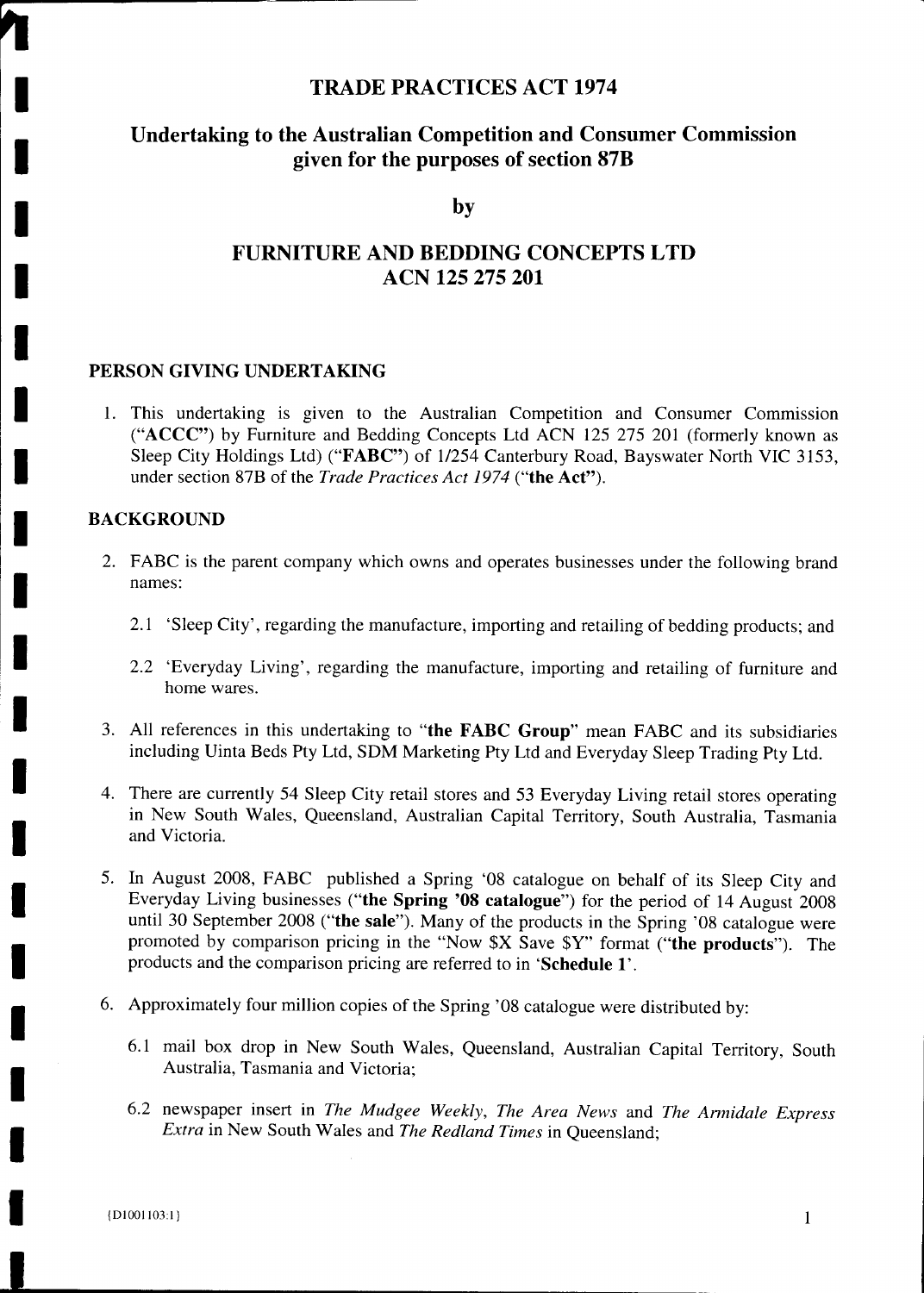- 6.3 in-store display at Sleep City stores; and
- 6.4 in-store display at Everyday Living stores.
- 7. The sale was promoted on:
	- 7.1 television, from 17 August 2008 until 14 September 2008, on channel 7/Prime, in New South Wales, Queensland, Australian Capital Territory, South Australia, Tasmania and Victoria;
	- 7.2 television, from 17 August 2008 until 27 September 2008, on Foxtel nationally;
	- 7.3 radio, from 15 August 2008 to 17 August 2008 and from 19 September 2008 to 21 September 2008, on:
		- (i) 2GB and 2DayFM in New South Wales;
		- (ii) 3AW in Victoria;
		- (iii) B105FM in Queensland; and
		- (iv) SAFM in South Australia;
	- 7.4 the Sleep City website at www.sleepcity.com.au from 13 August 2008 until 30 September 2008; and
	- 7.5 the Everyday Living website at www.everydayliving.com.au from 13 August 2008 until 30 September 2008.
- 8. FABC admits that the represented savings for the products were determined in comparison to FABC's own internally determined recommended retail prices, rather than the prices at which the products were offered for sale or sold immediately prior to the commencement of the sale. FABC admits that the prices at which many of the products were offered for sale or sold for a reasonable period immediately prior to the commencement of the sale were lower than the recommended retail prices.
- 9. Accordingly, FABC admits that the representations made in the 'Now \$X Save \$Y' format in the Spring '08 catalogue did not accurately reflect the actual savings available for many of the products for the duration of the sale, and were likely to breach sections 52 and 53(e) of the Act.
- 10. Section 52 of the Act prohibits conduct that is misleading or deceptive or that is likely to mislead or deceive. Section 53(e) of the Act states that a corporation will not, in trade or commerce, in connexion with the supply or possible supply of goods or services make a false or misleading representation with respect to the price of goods or services.
- 11. Upon being made aware of the ACCC's concerns, FABC has:
	- 11.1 ceased the conduct described in paragraph 8 above; and
	- 11.2 offered this Undertaking to the ACCC pursuant to section 87B of the Act.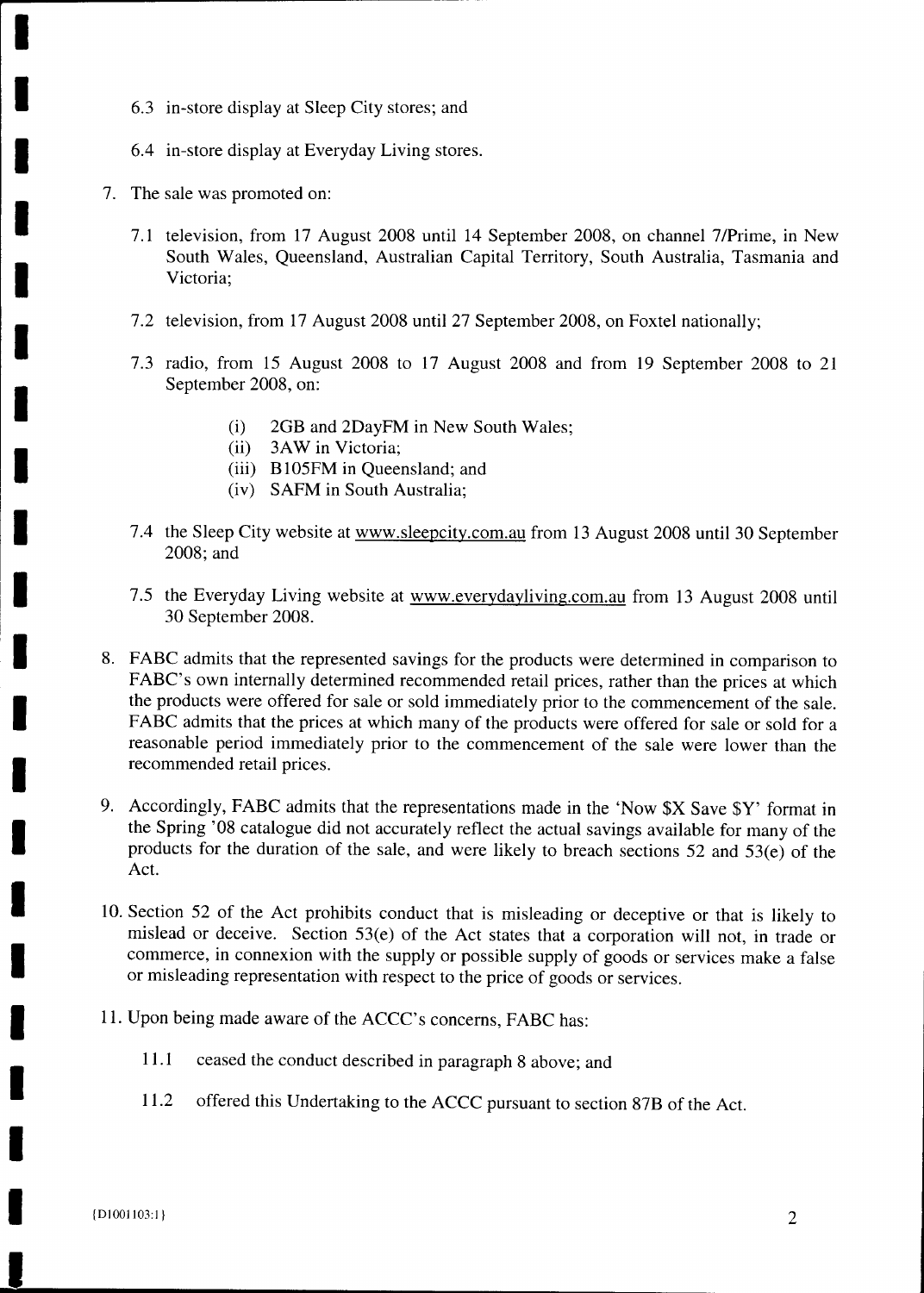#### **COMMENCEMENT**

**I**

**I**

**1**

**I**

**I**

**I**

**I**

**I**

**I**

**I**

**I**

**I**

**I**

**I**

**I**

**I**

**I**

- 12. This Undertaking comes into effect when:
	- 12.1 the Undertaking is executed by FABC; and
	- 12.2 the ACCC accepts the Undertaking so executed,

#### **("the commencement of this Undertaking").**

13. Upon the commencement of this Undertaking, FABC undertakes to assume the obligations set out in paragraphs 14 to 20 below.

#### **UNDERTAKINGS**

- 14. FABC hereby undertakes for the purposes of section 87B of the Act that, for a period of 3 years from the commencement of this Undertaking:
	- 14.1 the FABC Group, whether by itself or by the conduct of its directors, servants, agents or employees, will not in trade or commerce:
		- (i) offer any goods or services for sale using comparative price representations, including in the 'Now \$X Save \$Y' format, if the goods or services have not previously been offered for sale at the higher prices for a reasonable period immediately prior to the commencement of the sale;
		- (ii) use false, misleading or deceptive representations with respect to the price of goods or services in its advertising or other forms of promotion.

#### **Offer to consumers**

- 15. FABC hereby undertakes for the purposes of section 87B of the Act that it will, at its own expense:
	- 15.1 offer a \$100 gift voucher (not redeemable for cash) to customers who purchased one or more of the products during the sale and that the offered gift voucher:
		- (i) will be made available for six months from the commencement of this Undertaking **("the six month time limitation");**
		- (ii) will not contain any restrictions on use other than the six month time limitation;
		- (iii) may be used for one or more purchases during the six month time limitation; and
		- (iv) will be offered to consumers by way of letter, in-store notices and website notices as described in paragraphs 16 to 18 below,

**("the offer");**

**1**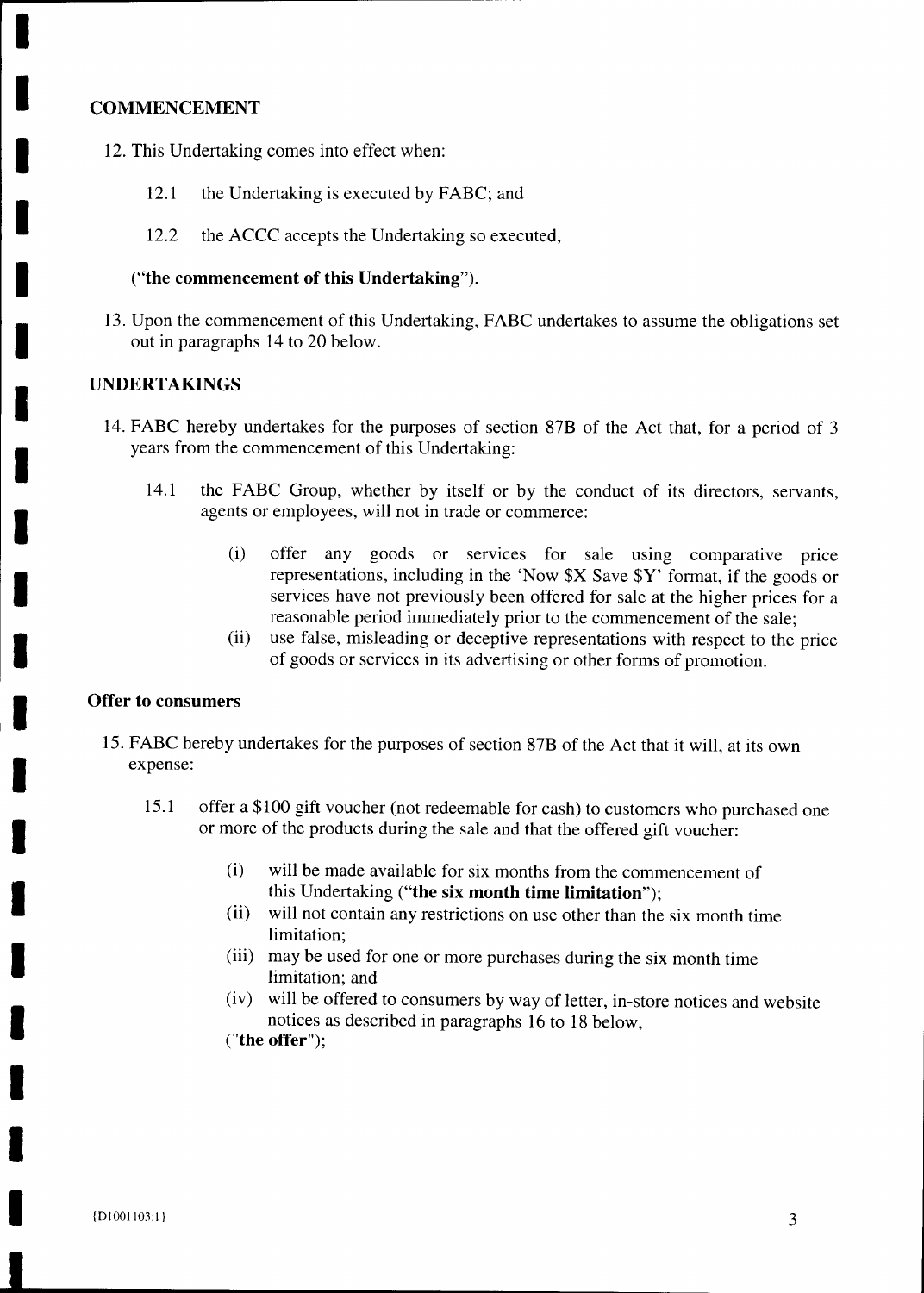- 15.2 within 14 days of the expiry of the offer, provide a written report to the ACCC on the number of customers who redeemed the offer in:
	- (i) a Sleep City store; and
	- (ii) an Everyday Living store.

#### **Letter to consumers**

- 16. FABC hereby undertakes for the purposes of section 87B of the Act that it will, at its own expense:
	- 16.1 within 14 days of the commencement of this Undertaking, send a letter to those persons who FABC knows to have purchased one or more of the products during the sale and for whom FABC has address information, in the form of 'Annexure A (1)' and **Annexure A (2)'** to this Undertaking respectively **("the letter");**
	- 16.2 ensure the letter has the following specifications:
		- (i) it will display the 'Sleep City' or 'Everyday Living' logo as applicable;
		- (ii) the body text will be at least 12 point Times New Roman black font and left justified on a white background; and
		- (iii) it will contain a contact phone number for 'Sleep City' or 'Everyday Living' whereby recipients may enquire about the offer.
	- 16.3 within 14 days of the letter being sent, provide to the ACCC:
		- (i) a copy of the letter; and
		- (ii) written evidence of its compliance with paragraph 16.1 above.

#### **In-store notice**

- 17. FABC hereby undertakes for the purposes of section 87B of the Act that it will, at its own expense:
	- 17.1 within 14 days after the commencement of this Undertaking, ensure every Sleep City and Everyday Living store has prominently displayed at its customer service desk a corrective notice in the form of **Annexure B** (1)' and **Annexure B** (2)' to this Undertaking respectively **("the in-store notice");**
	- 17.2 ensure that the in-store notice is displayed in accordance with paragraph 17.1 above for a period of not less than 3 continuous months;
	- 17.3 ensure that the in-store notice has the following specifications:
		- (i) it will be of a size no less than A4 and on white paper;
		- (ii) the 'Sleep City' or 'Everyday Living' logo will be at least 20mm in height;
		- (iii) the notice will have a heading of at least 20 point Times New Roman black font and centred;
		- (iv) the body text will be at least 14 point Times New Roman black font on a white background and left justified; and
		- (v) the logo of the ACCC will be at least 20mm in height.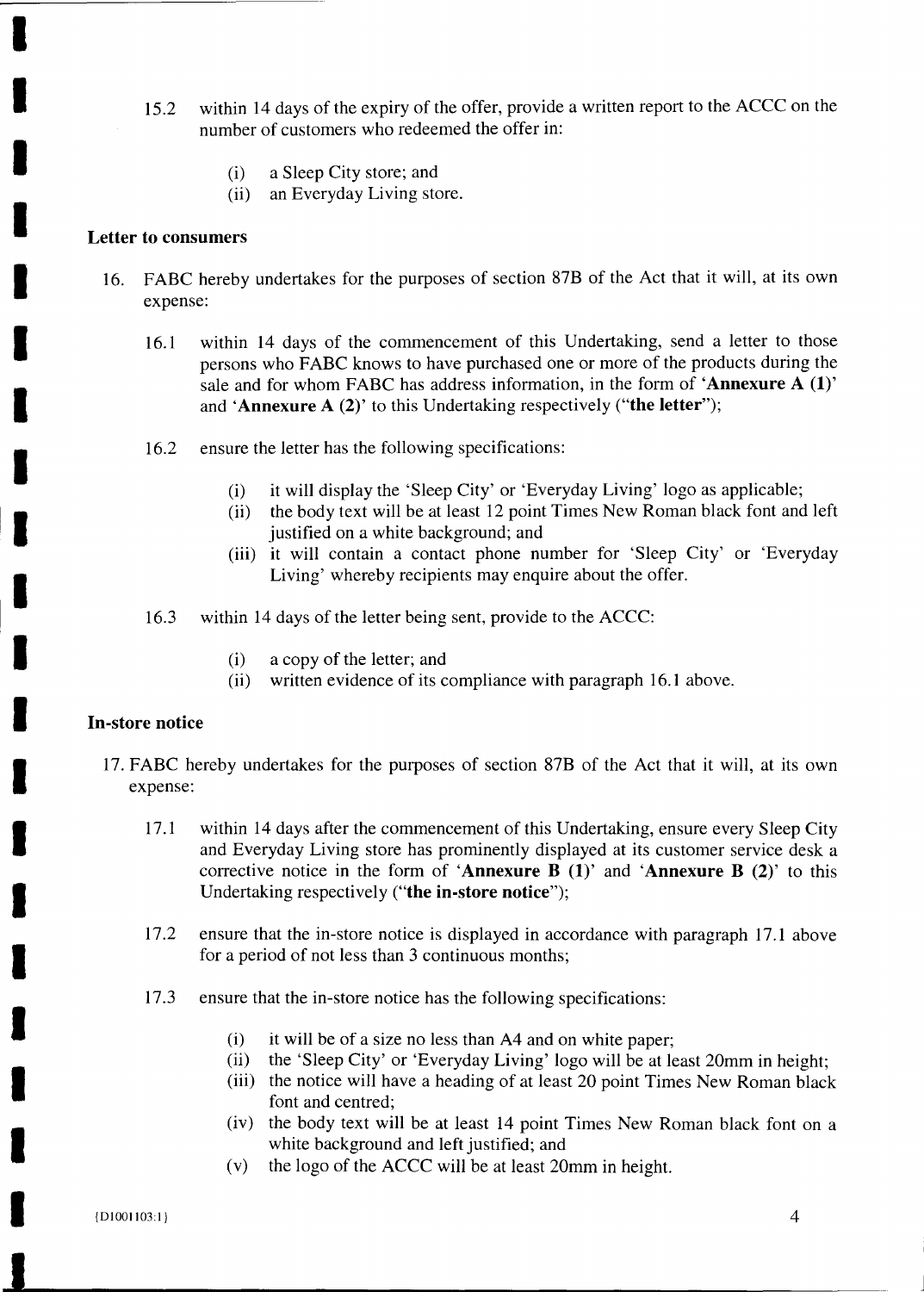#### **Website notice**

- 18. FABC hereby undertakes for the purposes of section 87B of the Act that it will, at its own expense:
	- 18.1 within 14 days of the commencement of this Undertaking, cause to be published on the Sleep City website www.sleepcity.com.au and the Everyday Living website www.everydayliving.com.au, a corrective notice in the form of **Annexure C (1)'** and **Annexure C (2)'** to this Undertaking respectively **("the website notice");**
	- 18.2 ensure that the website notice is displayed in accordance with paragraph 18.1 above for a period of not less than 3 continuous months;
	- 18.3 ensure that the website notice has the following specifications:
		- (i) it will be accessible through a prominent one-click link on the home page entitled 'Apology for Misleading Advertising' of at least 18 point Times New Roman black font, centred and in a bordered box;
		- (ii) the notice will be of a size no less than 19cm x 16cm;
		- (iii) the notice will have a top banner of at least 14 point Times New Roman white font, centred and in a black box;
		- (iv) the notice will have body text of at least 12 point Times New Roman black font on a white background and left justified; and
		- (v) the logo of the ACCC will be at least 20mm in height.

#### **Information notice**

- 19. FABC hereby undertakes for the purposes of section 87B of the Act that it will, at its own expense:
	- 19.1 within 90 days of the commencement of this Undertaking, cause to be published in *Furniture* magazine, an information notice in the form of **Annexure D'** to this Undertaking **("the information notice");**
	- 19.2 use its best endeavours to ensure the information notice has the following specifications:
		- (i) it will be of a size no less than half a page;
		- (ii) the headline will be in at least 14 point Times New Roman black font;
		- (iii) the body text will be in at least 12 point New Times Roman black font and left justified; and
		- (iv) the logo of the ACCC will be at least 15 mm in height.
	- 19.3 within 14 days of the publication of the information notice, provide to the ACCC written evidence of its compliance with paragraphs 19.1 and 19.2 above.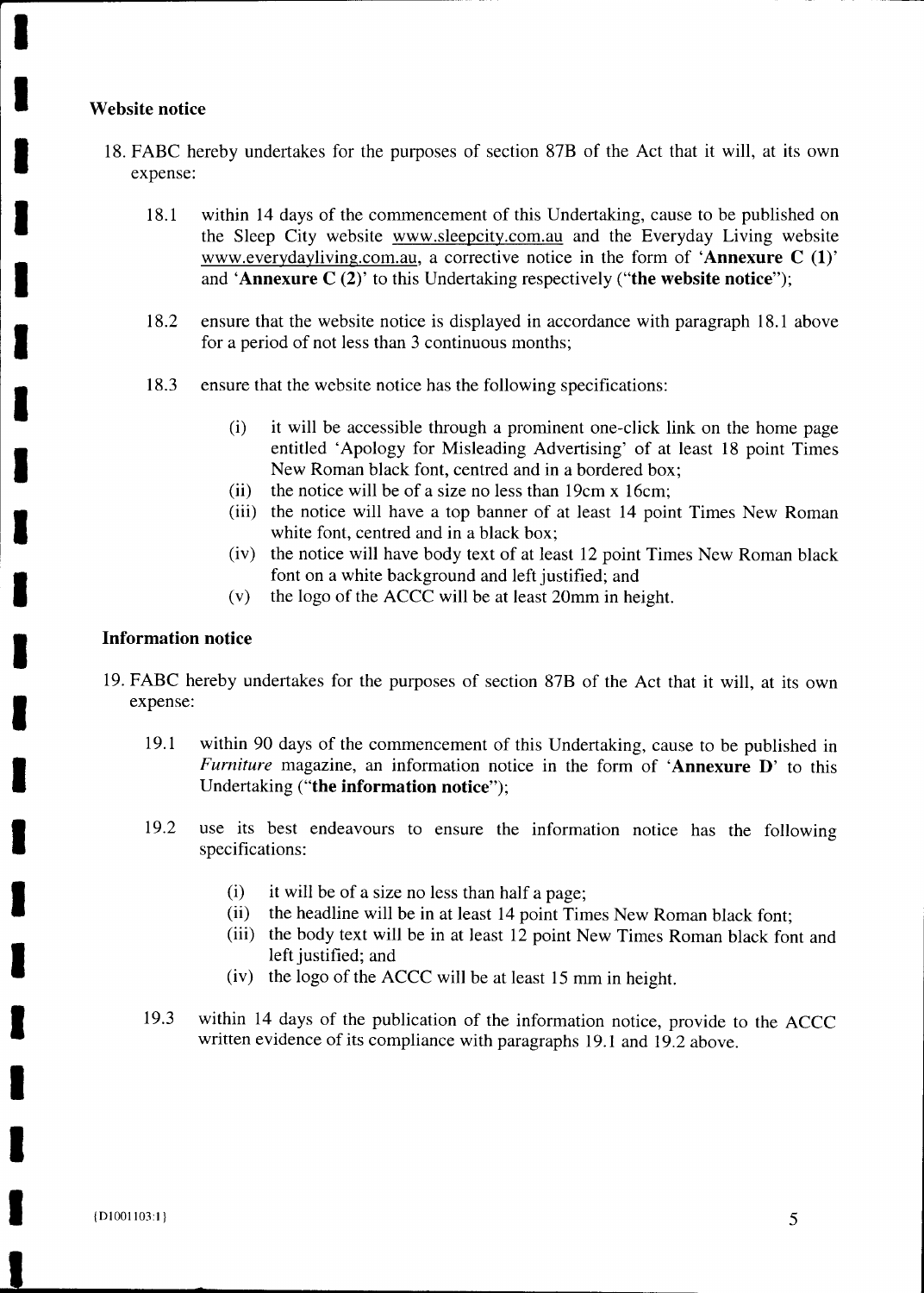#### **Trade Practices Compliance Program**

**I**

**I**

**1**

**I**

**I**

**I**

**I**

**I**

**I**

**I**

**I**

**I**

**I**

**I**

**I**

**1**

**I**

**1**

**I**

- 20. FABC hereby undertakes for the purposes of section 87B of the Act that it will, at its own expense:
	- 20.1 within 3 months of the commencement of this Undertaking, review and update its existing Trade Practices Compliance Program to ensure that it meets the requirements set out in **Annexure E'** for the employees or other persons involved in the FABC Group's business, being a program designed to:
		- (i) minimise the FABC Group's risk of future breaches of Part V of the Act; and
		- (ii) ensure the FABC Group is aware of the responsibilities and obligations in relation to the requirements of Part V of the Act, in particular sections 52 and 53 of the Act;
	- 20.2 maintain and continue to implement the Trade Practices Compliance Program for a period of 3 years from the commencement of this Undertaking; and
	- 20.3 provide a copy of any documents required by the ACCC in accordance with Annexure E.

#### **ACKNOWLEDGMENTS**

21. FABC acknowledges that:

- 21.1 the ACCC will make this Undertaking available for public inspection;
- 21.2 the ACCC may from time to time publicly refer to this Undertaking;
- 21.3 this Undertaking in no way derogates from the rights and remedies available to any other person arising from the alleged conduct;
- 21.4 a summary of the ACCC Compliance Program Review reports referred to in Annexure E of the Undertaking may be held with this undertaking on the public register.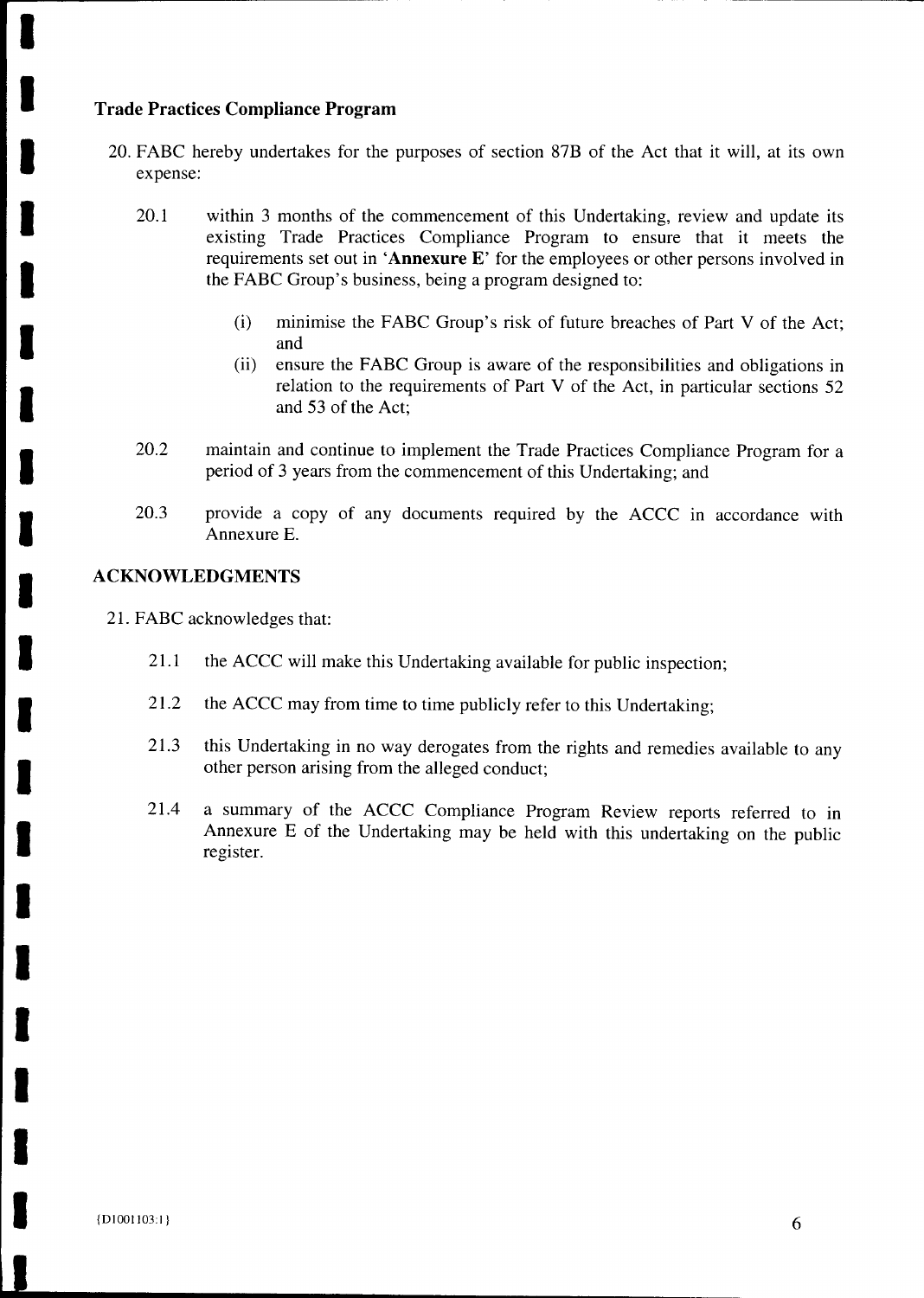#### **EXECUTED BY**

Furniture and Bedding Concepts Ltd (ACN 125 275 201) (formerly known as Sleep City Holdings Ltd) by its authorised officers pursuant to section 127(1) of the *Corporations Act 2001:*

In land

Director 13i: Pirector 13i: Pirector/Secretary

 $\hat{c}$ LEN  $\gamma$ 1/16  $ZH4$ 165 CHAIS ROUVAUSA

Print name

Print name

This  $2^{x^2}$  day of  $\int \sqrt{x^2} dx$  2009 This  $2^{x^2}$  day of  $\sqrt{2}x$  2009

#### **ACCEPTED BY THE AUSTRALIAN COMPETITION AND CONSUMER COMMISSION PURSUANT TO SECTION 87B OF THE TRADE PRACTICES ACT 1974.**

Peter Richard Kell Acting Chairman

This  $74$  day of  $49$ NE 2009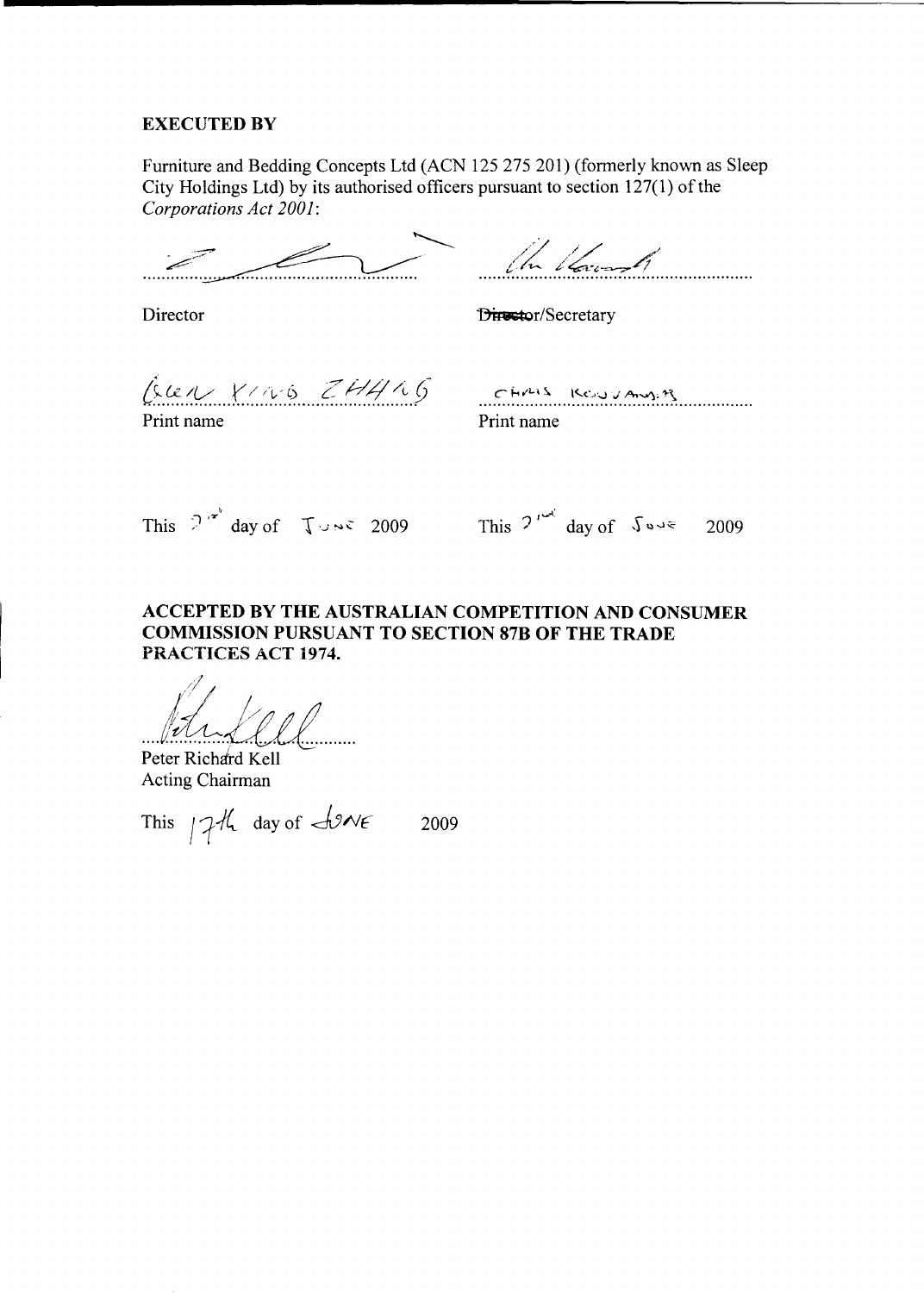#### **SCHEDULE 1**

*Sleep City products promoted in the Spring '08 catalogue using comparative price representations in the 'Now \$X Save* \$Y'format

| Item                                | <b>Now</b> | <b>Save</b> |
|-------------------------------------|------------|-------------|
|                                     | \$469      | \$505       |
| <b>Bathurst Queen Bed</b>           |            |             |
| Xenia Queen Bed                     | \$499      | \$250       |
| Pioneer Queen Bed                   | \$549      | \$357       |
| <b>Brodwick Queen Bed</b>           | \$249      | \$26        |
| McLeod Queen Bed                    | \$429      | \$260       |
| Tokyo Queen Bed<br>Package          | \$999      | \$894       |
|                                     |            |             |
| <b>Adrian Queen Bed</b>             | \$329      | \$45        |
| Country Lane Queen Bed              | \$299      | \$80        |
| <b>Spinalcare Queen Mattress</b>    | \$649      | \$143       |
| Excellence Queen<br><b>Mattress</b> | \$999      | \$280       |
| <b>Luxury Queen Mattress</b>        | \$1399     | \$448       |
| <b>Ultimate Queen Mattress</b>      | \$1999     | \$1000      |
| Hamilton Queen Bed                  | \$499      | \$499       |
| Corrina Queen Bed                   | \$449      | \$300       |
| Farmyard 6 door buffet              |            |             |
| only                                | \$569      | \$330       |
| Hamilton Filing Cabinet             | \$369      | \$176       |
| <b>Ashton Granite</b><br>Workbench  | \$349      | \$199       |

1

I

 $\blacksquare$ 

 $\blacksquare$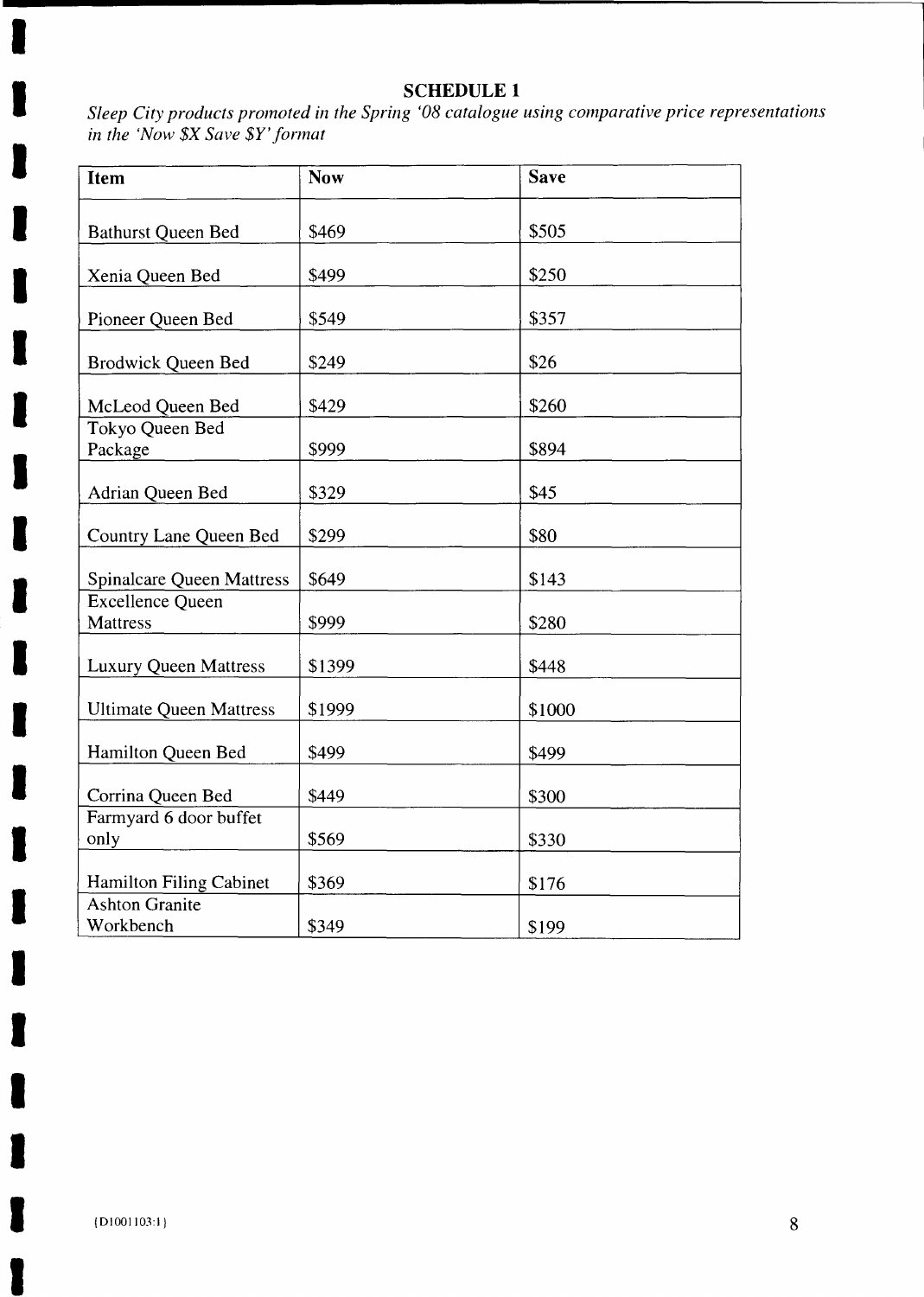#### SCHEDULE **1 (cont.)**

*Everyday Living products promoted in the Spring '08 catalogue using comparative price representations in the 'Now \$X Save \$Y' format*

| <b>Item</b>                        | <b>Now</b> | <b>Save</b> |
|------------------------------------|------------|-------------|
| <b>Ashton Bookcase</b>             | \$290      | \$205       |
| Mondo 2 Seater Sofa                | \$1329     | \$200       |
| New Madison Low TV<br>Unit         | \$569      | \$310       |
| Broken Hill Square Coffee<br>Table | \$399      | \$259       |
| Dalton 2100 Table                  | \$599      | \$121       |
| Dalton Lamp Table                  | \$229      | \$91        |
| Farmyard 6 Door Buffet &<br>Hutch  | \$829      | \$599       |
| Farmyard Table                     | \$469      | \$246       |
| Farmyard Bench                     | \$169      | \$49        |
| Farmyard Stool                     | \$99       | \$16        |
| Farmyard Coffee Table              | \$399      | \$100       |
| Farmyard Sofa Table                | \$349      | \$86        |
| Columbus Iron Stool with<br>back   | \$129      | \$20        |
| Columbus Iron Stool<br>stackable   | \$99       | \$30        |
| Napoli Chair with Taupe<br>Cover   | \$129      | \$49        |
| <b>Ashton Base TV Unit</b>         | \$429      | \$266       |
| New Madison Square<br>Coffee Table | \$429      | \$170       |
| <b>Ashton Desk</b>                 | \$399      | \$260       |
| Hamilton 7 Drawer Desk             | \$729      | \$360       |
| Hamilton Display Cabinet           | \$699      | \$387       |

a)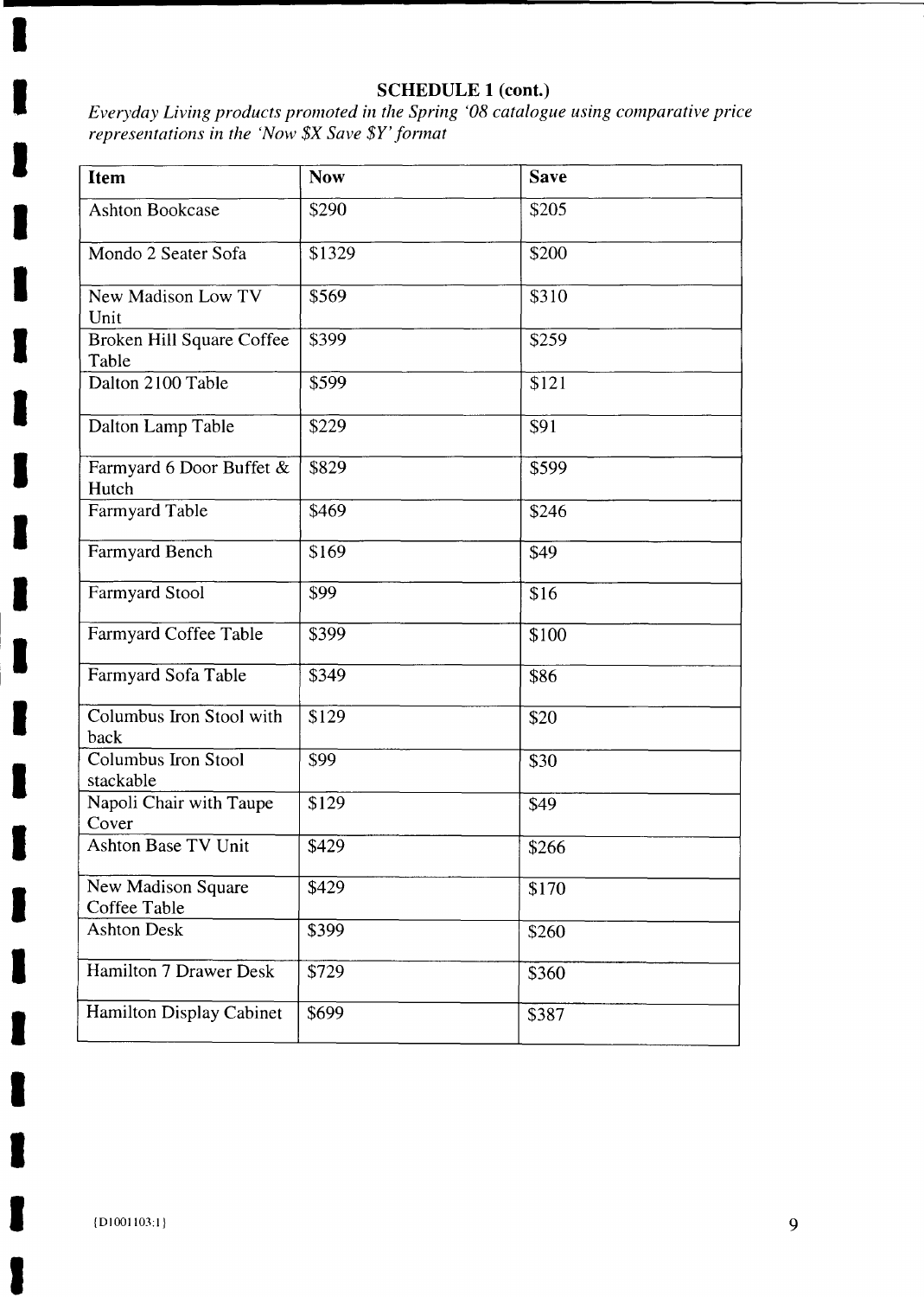#### SCHEDULE **1 (cont.)**

*Everyday Living products promoted in the Spring '08 catalogue using comparative price representations in the `Now \$X Save \$Y' format*

| <b>Item</b>                                            | <b>Now</b> | <b>Save</b> |
|--------------------------------------------------------|------------|-------------|
| Louisa 1 Seater Sofa                                   | \$849      | \$150       |
| Louisa 3 Seater Sofa                                   | \$1599     | \$240       |
| <b>Beaumont 2 Seater Sofa</b>                          | \$1249     | \$280       |
| Beaumont 3 Seater Sofa                                 | \$1499     | \$430       |
| Fox 2 Seater Sofa                                      | \$1699     | \$230       |
| Fox 3 Seater Sofa                                      | \$2069     | \$270       |
| Mondo 3 Seater Sofa                                    | \$1769     | \$253       |
| Charlton 1 Seater Sofa                                 | \$969      | \$84        |
| Charlton 2 Seater Sofa                                 | \$1149     | \$50        |
| Charlton 3 Seater Sofa                                 | \$1529     | \$310       |
| Seaview 1 Seater Sofa                                  | \$699      | \$51        |
| Seaview 2 Seater Sofa                                  | \$999      | \$60        |
| Seaview 3 Seater Sofa                                  | \$1299     | \$80        |
| <b>Blackheath Hall Table</b>                           | \$249      | \$186       |
| Broken Hill Lamp Table                                 | \$199      | \$236       |
| <b>Broken Hill Breakfast</b><br>Stool                  | \$149      | \$11        |
| Broken Hill Base TV Unit                               | \$999      | \$649       |
| <b>Blackheath Buffet Only</b>                          | \$559      | \$496       |
| Broken Hill Dining<br>Package 2100 table & 8<br>chairs | \$1729     | \$1319      |
| Broken Hill Buffet &<br>Hutch                          | \$1299     | \$899       |
| Broken Hill Buffet Only                                | \$699      | \$539       |
| Broken Hill 2100 Table                                 | \$699      | \$629       |
| Broken Hill Chair                                      | \$129      | \$86        |

{D1001103:1}

I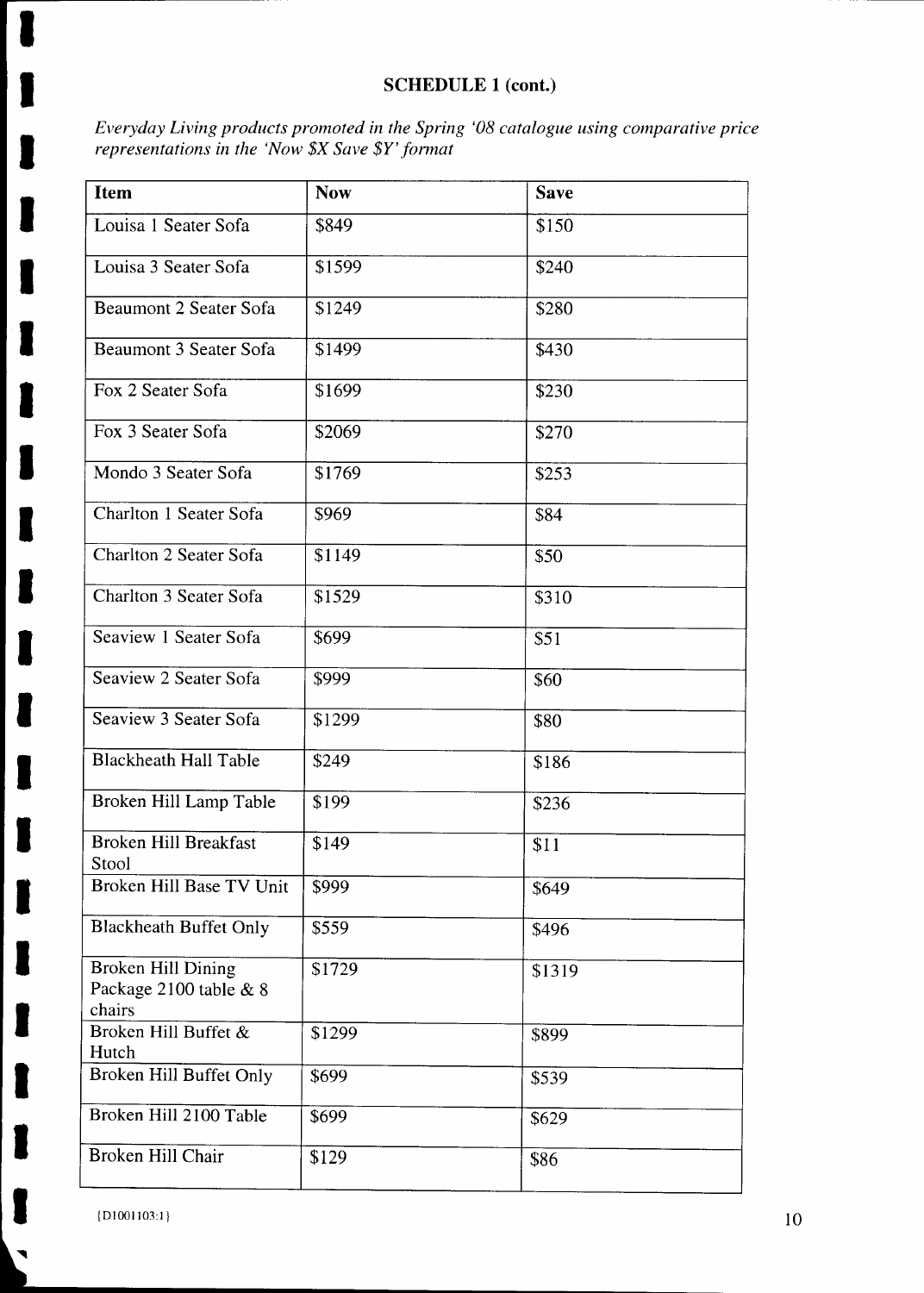#### **SCHEDULE 1 (cont.)**

*Everyday Living products promoted in the Spring '08 catalogue using comparative price representations in the 'Now \$X Save* \$11 ' *format*

| <b>Item</b>                                               | <b>Now</b> | <b>Save</b> |
|-----------------------------------------------------------|------------|-------------|
| Panther Leather Sofa<br>Package $3 + 2$ Seater +<br>Chair | \$4125     | \$633       |
| Panther 3 Seater                                          | \$1729     | \$304       |
| Panther 2 Seater                                          | \$1399     | \$251       |
| Panther Chair                                             | \$999      | \$76        |
| Dalton Dining Package<br>2100 Table & 8 Chairs            | \$1389     | \$443       |
| Dalton Buffet Only                                        | \$729      | \$130       |
| Dalton Chair                                              | \$99       | \$40        |
| Dalton Coffee Table                                       | \$429      | \$70        |
| Dalton Hall Table                                         | \$429      | \$70        |
| Dalton Buffet Only                                        | \$729      | \$130       |
| Dalton TV Unit                                            | \$799      | \$100       |
| Catalina Sofa Package 3<br>Seater, Chair & Ottoman        | \$2125     | \$788       |
| Catalina 3 Seater                                         | \$1229     | \$470       |
| Catalina Chair                                            | \$669      | \$246       |
| Catalina Ottoman                                          | \$229      | \$70        |

 $\blacksquare$ 

 $\overline{\phantom{a}}$ 

J

•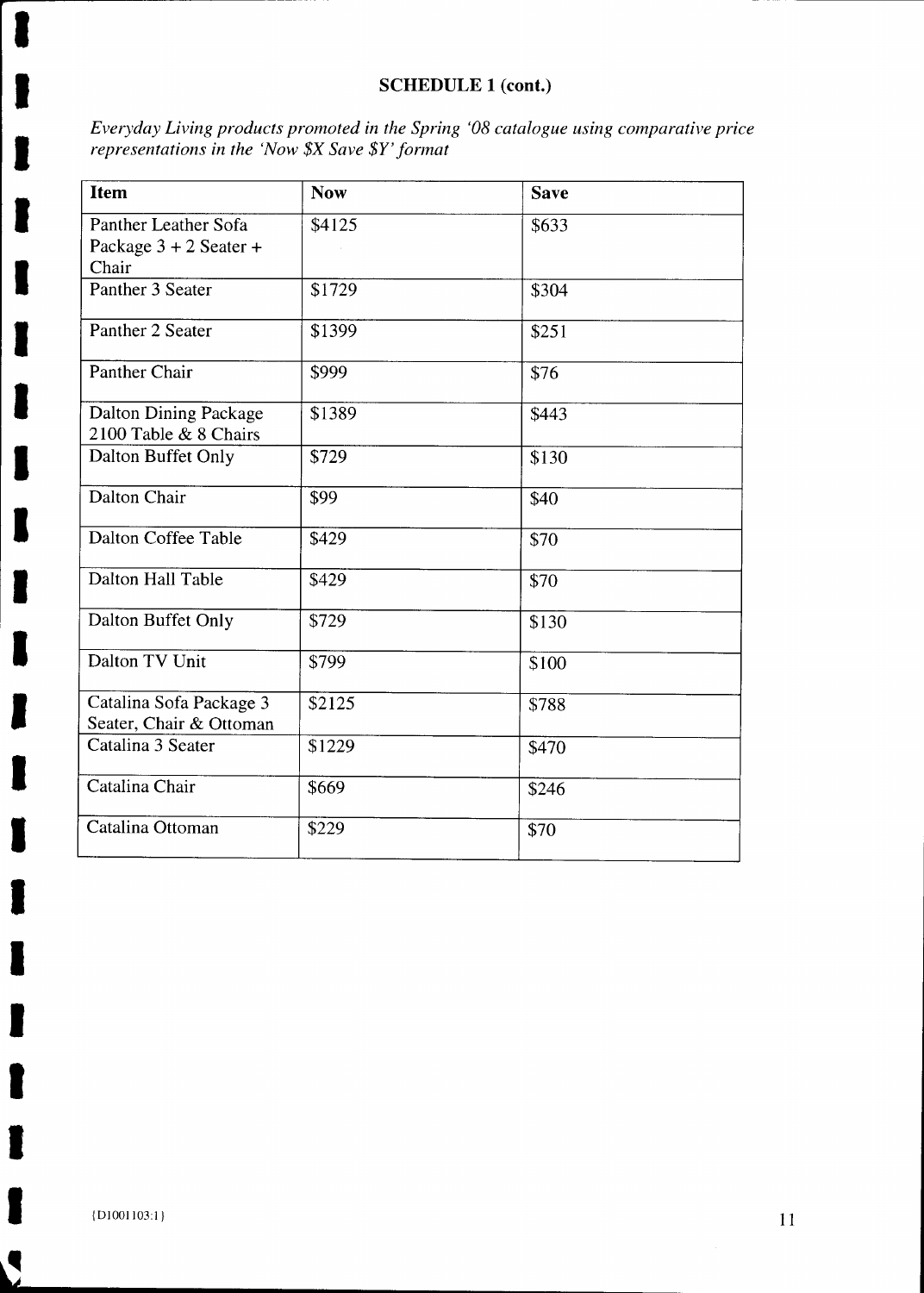#### **ANNEXURE A (1)** SLEEP CITY APOLOGY LETTER



[insert date]

[insert customer name] [insert customer address]

Dear [name],

#### **APOLOGY FOR MISLEADING ADVERTISING**

During August and September 2008, we published the Sleep City Spring '08 Sale Catalogue ("Catalogue"). We promoted a range of bedding and furniture products in that Catalogue using price comparisons in the form of *"Now \$X, Save* \$Y".

We determined the "save" amount for each product by reference to our own internally-set recommended retail price, instead of by reference to the price of the product immediately before the Catalogue sale.

We and the Australian Competition and Consumer Commission ("ACCC") are concerned that our "Now \$X Save \$Y" advertising in the Catalogue is likely to have misled you as our advertising did not always accurately represent the price savings available. We sincerely apologise for any inconvenience caused.

Our records indicate that you purchased a product from the Catalogue. Therefore, in an effort to minimise any adverse affect or inference, **we would like to offer you a \$100 gift voucher.**

The gift voucher can be used by you or a friend or family member at a Sleep City store at any time within the next 6 months. This letter must be presented at the time of purchase to redeem the gift voucher.

We have cooperated fully and continue to work with the ACCC to ensure that we do not mislead you again. We have given the ACCC a court-enforceable undertaking (details available at www.accc.gov.au). We are also strengthening our Trade Practices Compliance Program.

We again apologise for any inconvenience caused. We hope to see you again in-store soon.

If you have any questions, please contact [insert] on [insert].

Yours sincerely,

**Furniture and Bedding Concepts Ltd**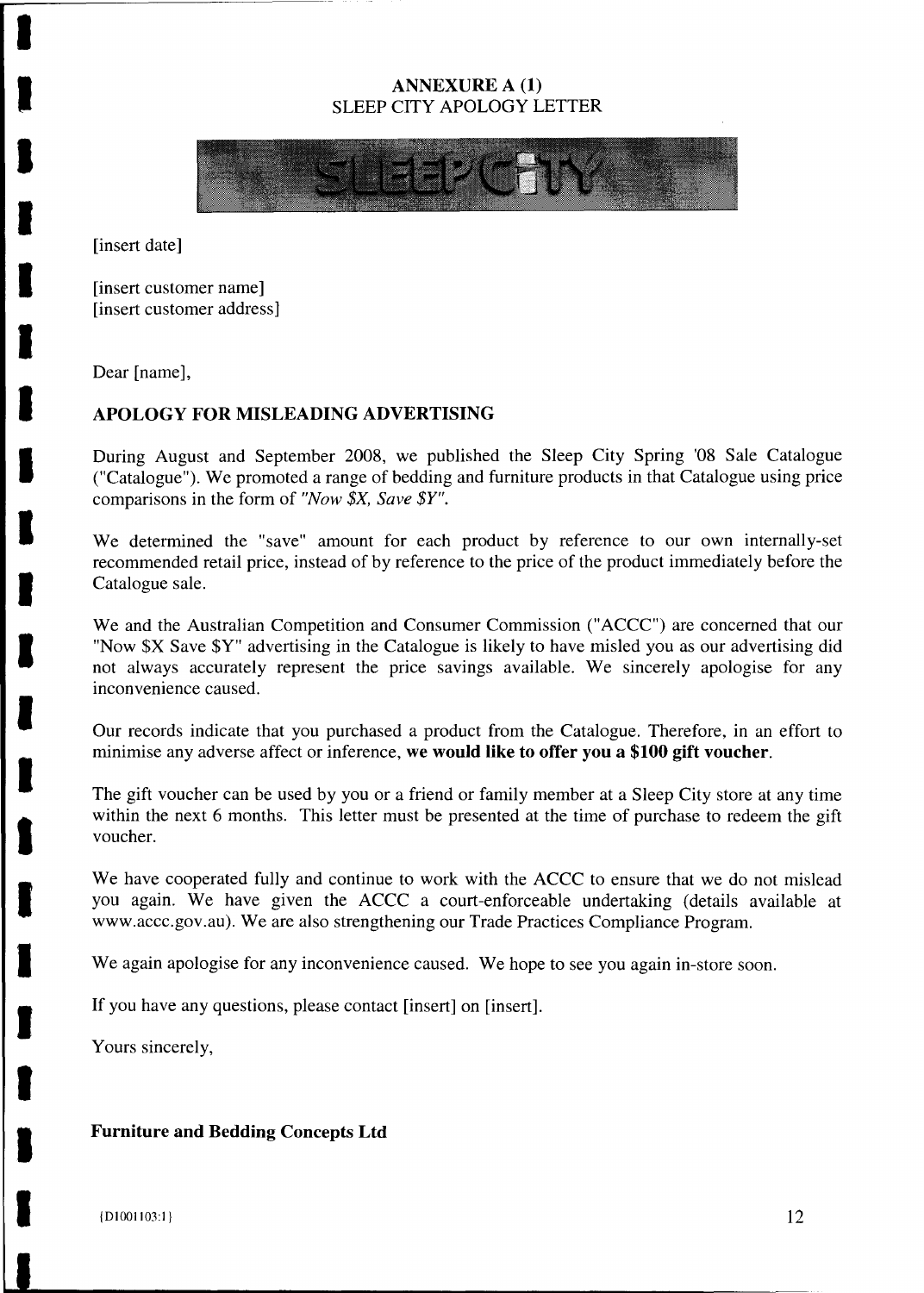#### **ANNEXURE A** (2) EVERYDAY LIVING APOLOGY LETTER



[insert date]

[insert customer name] [insert customer address]

Dear [name],

#### **APOLOGY FOR MISLEADING ADVERTISING**

During August and September 2008, we published the Everyday Living Spring '08 Sale Catalogue ("Catalogue"). We promoted a range of furniture products in that Catalogue using price comparisons in the form of *"Now \$X, Save \$Y".*

We determined the "save" amount for each product by reference to our own internally-set recommended retail price, instead of by reference to the price of the product immediately before the Catalogue sale.

We and the Australian Competition and Consumer Commission ("ACCC") are concerned that our "Now \$X Save \$Y" advertising in the Catalogue is likely to have misled you as our advertising did not always accurately represent the price savings available. We sincerely apologise for any inconvenience caused.

Our records indicate that you purchased a product from the Catalogue. Therefore, in an effort to minimise any adverse affect or inference, **we would like to offer you a \$100 gift voucher.**

The gift voucher can be used by you or a friend or family member at an Everyday Living store at any time within the next 6 months. This letter must be presented at the time of purchase to redeem the gift voucher.

We have cooperated fully and continue to work with the ACCC to ensure that we do not mislead you again. We have given the ACCC a court-enforceable undertaking (details available at www.accc.gov.au). We are also strengthening our Trade Practices Compliance Program.

We again apologise for any inconvenience caused. We hope to see you again in-store soon.

If you have any questions, please contact [insert] on [insert].

Yours sincerely,

#### **Furniture and Bedding Concepts Ltd**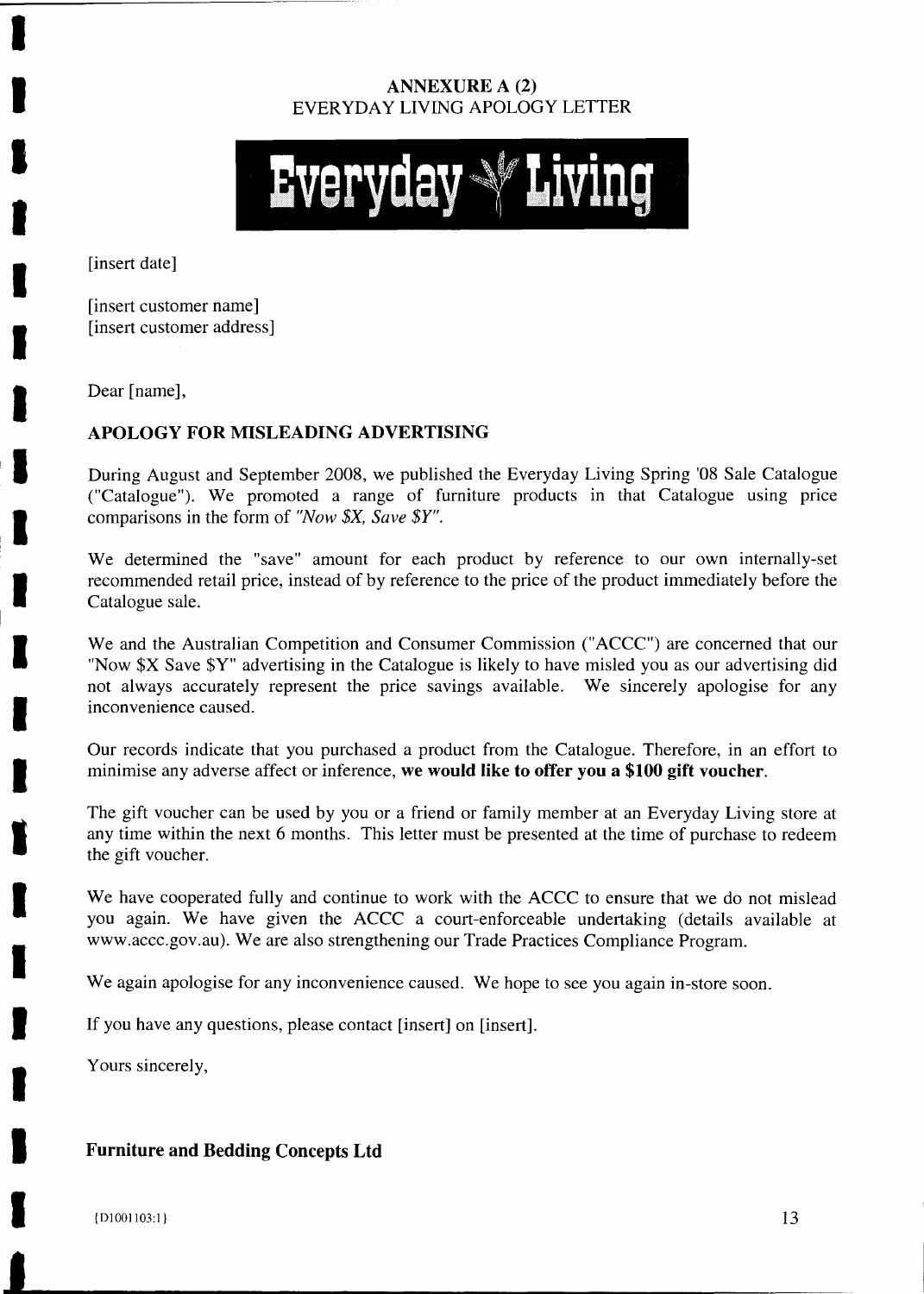#### **ANNEXURE B (1)** SLEEP CITY IN-STORE NOTICE



## **APOLOGY FOR MISLEADING ADVERTISING**

During August and September 2008, we published the Sleep City Spring '08 Sale Catalogue ("Catalogue"). We promoted a range of bedding and furniture products in that Catalogue using price comparisons in the form of *"Now \$X, Save \$Y".*

We determined the "save" amount for each product by reference to our own internally-set recommended retail price, instead of by reference to the price of the product immediately before the Catalogue sale.

We and the Australian Competition and Consumer Commission ("ACCC") are concerned that our "Now \$X Save \$Y" advertising in the Catalogue is likely to have misled consumers as our advertising did not always accurately represent the price savings available.

We have cooperated fully and continue to work with the ACCC to ensure that this kind of misleading advertising does not occur again. We have given the ACCC a court enforceable undertaking (details available at www.accc.gov.au). We are also strengthening our Trade Practices Compliance Program.

If you purchased items from the Catalogue during the sale we will be writing to you to apologise and offer you a gift voucher. If you have not heard from us by [date 21 days from commencement of the Undertaking] please contact [Name] on [Number].

We apologise for any inconvenience caused.

If you have any questions please speak with the store manager or contact [Name] on [Number].



This corrective notice has been placed pursuant to undertakings accepted by the ACCC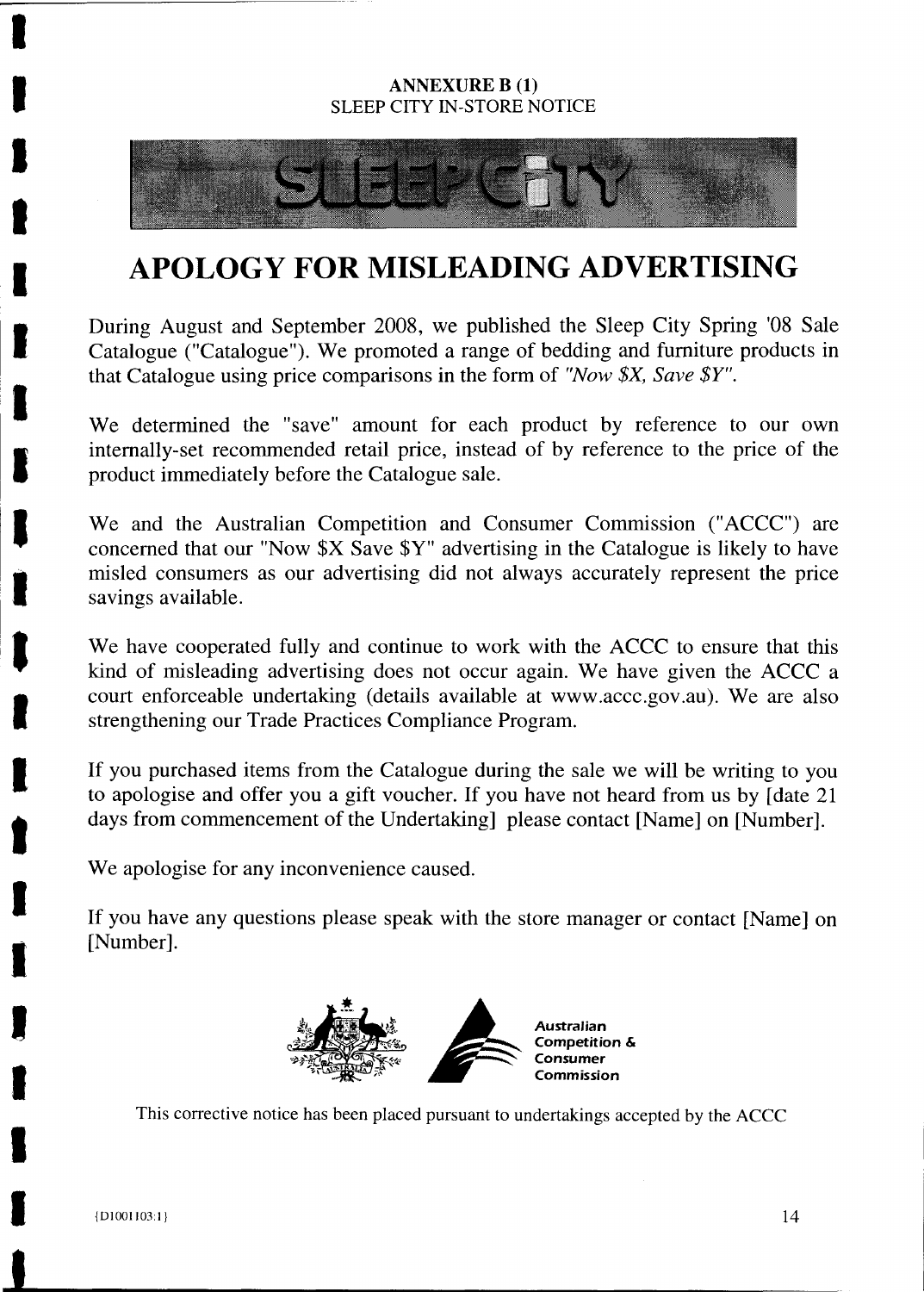#### **ANNEXURE B** (2) EVERYDAY LIVING IN-STORE NOTICE

# **Everyda**

## **APOLOGY FOR MISLEADING ADVERTISING**

During August and September 2008, we published the Everyday Living Spring '08 Sale Catalogue ("Catalogue"). We promoted a range of bedding and furniture products in that Catalogue using price comparisons in the form of *"Now \$X, Save* \$Y".

We determined the "save" amount for each product by reference to our own internally-set recommended retail price, instead of by reference to the price of the product immediately before the Catalogue sale.

We and the Australian Competition and Consumer Commission ("ACCC") are concerned that our "Now \$X Save \$Y" advertising in the Catalogue is likely to have misled consumers as our advertising did not always accurately represent the price savings available.

We have cooperated fully and continue to work with the ACCC to ensure that this kind of misleading advertising does not occur again. We have given the ACCC a court enforceable undertaking (details available at www.accc.gov.au). We are also strengthening our Trade Practices Compliance Program.

If you purchased items from the Catalogue during the sale we will be writing to you to apologise and offer you a gift voucher. If you have not heard from us by [date 21 days from commencement of the Undertaking] please contact [Name] on [Number].

We apologise for any inconvenience caused.

If you have any questions please speak with the store manager or contact [Name] on [Number].



This corrective notice has been placed pursuant to undertakings accepted by the ACCC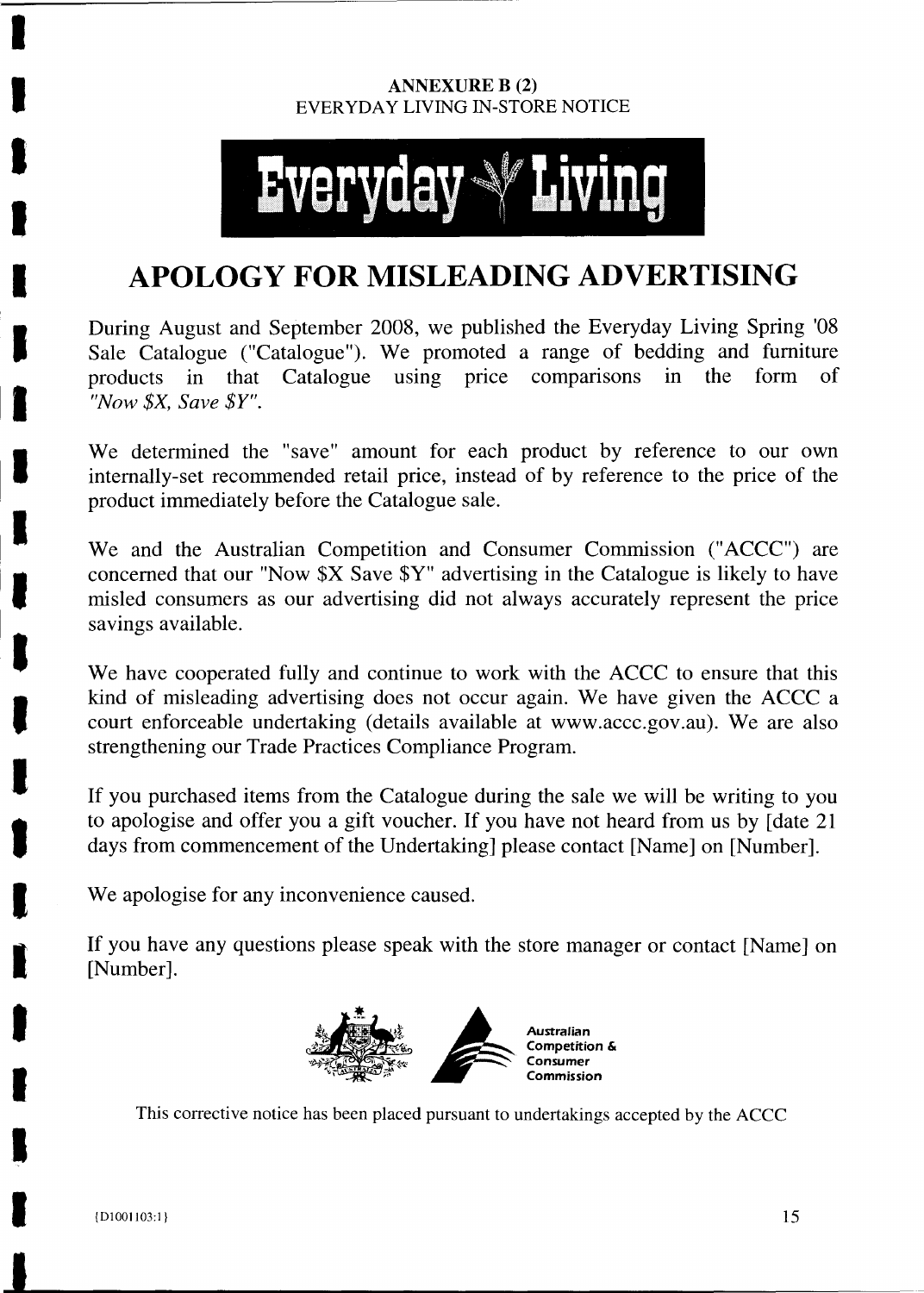#### **ANNEXURE C (1) SLEEP** CITY WEBSITE NOTICE

The link will be in the following form:

## **APOLOGY FOR MISLEADING ADVERTISING**

### **APOLOGY FOR MISLEADING ADVERTISING**

During August and September 2008, we published the Sleep City Spring '08 Sale Catalogue ("Catalogue"). We promoted a range of bedding and furniture products in that Catalogue using price comparisons in the form of *"Now \$X, Save* \$Y".

We determined the "save" amount for each product by reference to our own internally-set recommended retail price, instead of by reference to the price of the product immediately before the Catalogue sale.

We and the Australian Competition and Consumer Commission ("ACCC") are concerned that our "Now \$X Save \$Y" advertising in the Catalogue is likely to have misled consumers as our advertising did not always accurately represent the price savings available.

We have cooperated fully and continue to work with the ACCC to ensure that this kind of misleading advertising does not occur again. We have given the ACCC a court enforceable undertaking (details available at www.accc.gov.au). We are also strengthening our Trade Practices Compliance Program.

If you purchased items from the Catalogue during the sale we will be writing to you to apologise and offer you a gift voucher. If you have not heard from us by [date 21 days from commencement of the Undertaking] please contact [Name] on [Number].

We apologise for any inconvenience caused.

If you have any questions please speak with the store manager or contact [Name] on [Number].



This corrective notice has been placed pursuant to undertakings accepted by the ACCC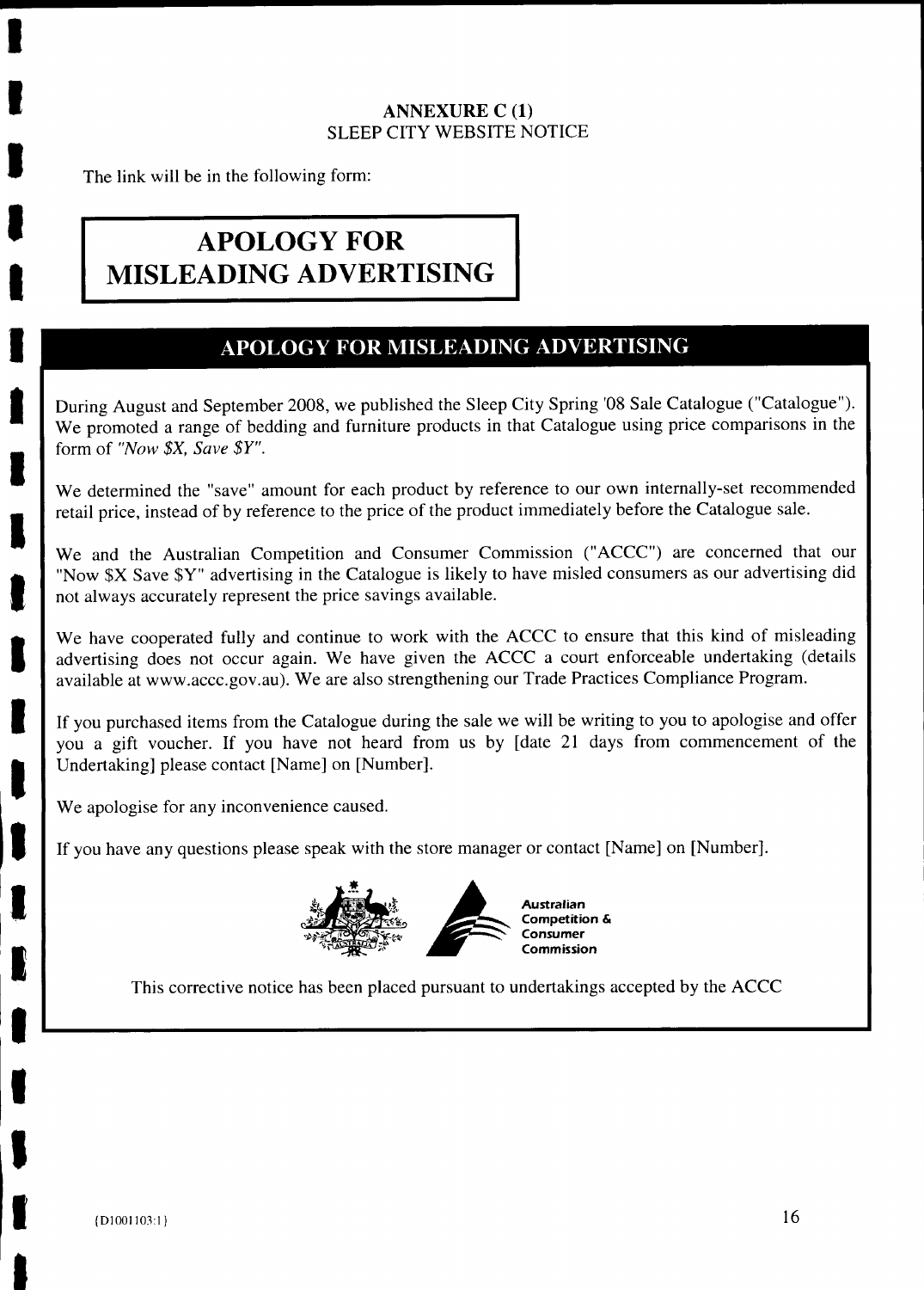#### **ANNEXURE C** (2) EVERYDAY LIVING WEBSITE NOTICE

The link will be in the following form:

## **APOLOGY FOR MISLEADING ADVERTISING**

## **APOLOGY FOR MISLEADING ADVERTISING**

During August and September 2008, we published the Everyday Living Spring '08 Sale Catalogue ("Catalogue"). We promoted a range of bedding and furniture products in that Catalogue using price comparisons in the form of *"Now \$X, Save* \$Y".

We determined the "save" amount for each product by reference to our own internally-set recommended retail price, instead of by reference to the price of the product immediately before the Catalogue sale.

We and the Australian Competition and Consumer Commission ("ACCC") are concerned that our "Now \$X Save \$Y" advertising in the Catalogue is likely to have misled consumers as our advertising did not always accurately represent the price savings available.

We have cooperated fully and continue to work with the ACCC to ensure that this kind of misleading advertising does not occur again. We have given the ACCC a court enforceable undertaking (details available at www.accc.gov.au). We are also strengthening our Trade Practices Compliance Program.

If you purchased items from the Catalogue during the sale we will be writing to apologise and offer you a gift voucher. If you have not heard from us by [date 21 days from commencement of the Undertaking] please contact [Name] on [Number].

We apologise for any inconvenience caused.

If you have any questions please speak with the store manager or contact [Name] on [Number].



This corrective notice has been placed pursuant to undertakings accepted by the ACCC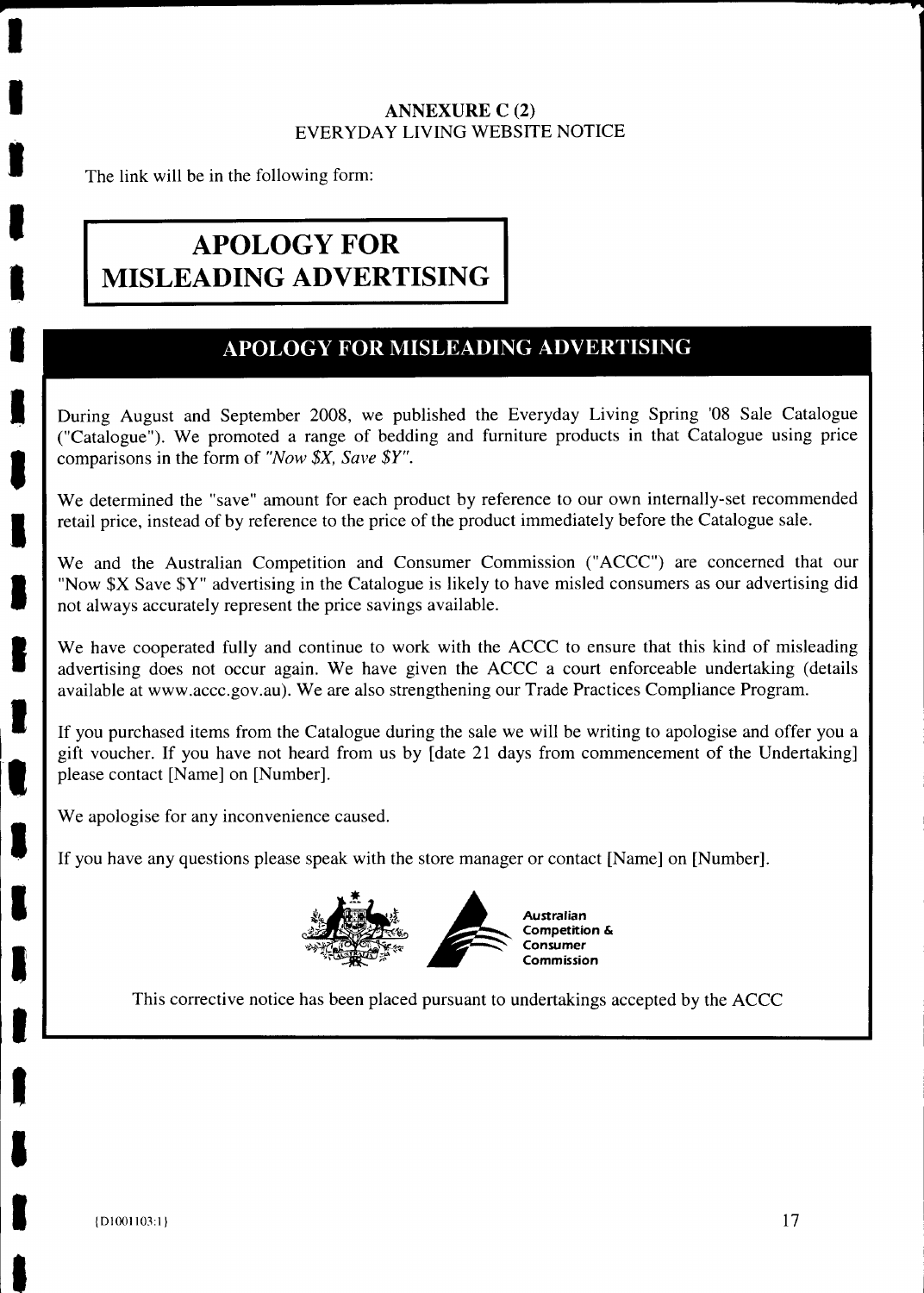#### **ANNEXURE D** INFORMATION NOTICE

## Everyday  $\mathbb {Y}$  Living

#### **A MESSAGE FROM SLEEP CITY AND EVERYDAY LIVING**

During August and September 2008, we published the Sleep City and Everyday Living Spring '08 Sale Catalogue ("Catalogue"). We promoted a range of bedding and furniture products in that Catalogue using price comparisons in the form of *"Now \$X, Save \$Y".*

We determined the "save" amount for each product by reference to our own internally-set recommended retail price, instead of by reference to the price for which the product was offered or sold for a reasonable period immediately before the sale.

We and the Australian Competition and Consumer Commission ("ACCC") are concerned that our "Now \$X Save \$Y" advertising in the Catalogue is likely to have misled consumers and contravened the *Trade Practices Act 1974* as our advertising did not always accurately represent the price savings available to consumers.

We have cooperated fully and continue to work with the ACCC to ensure that this kind of misleading advertising does not occur again. We have given the ACCC a court enforceable undertaking (details available at www.accc.gov.au) and offered affected customers redress. We are also strengthening our Trade Practices Compliance Program.



**Competition** & **Consumer Commission**

This information notice has been placed and paid for by Furniture and Bedding Concepts Ltd pursuant to undertakings accepted by the ACCC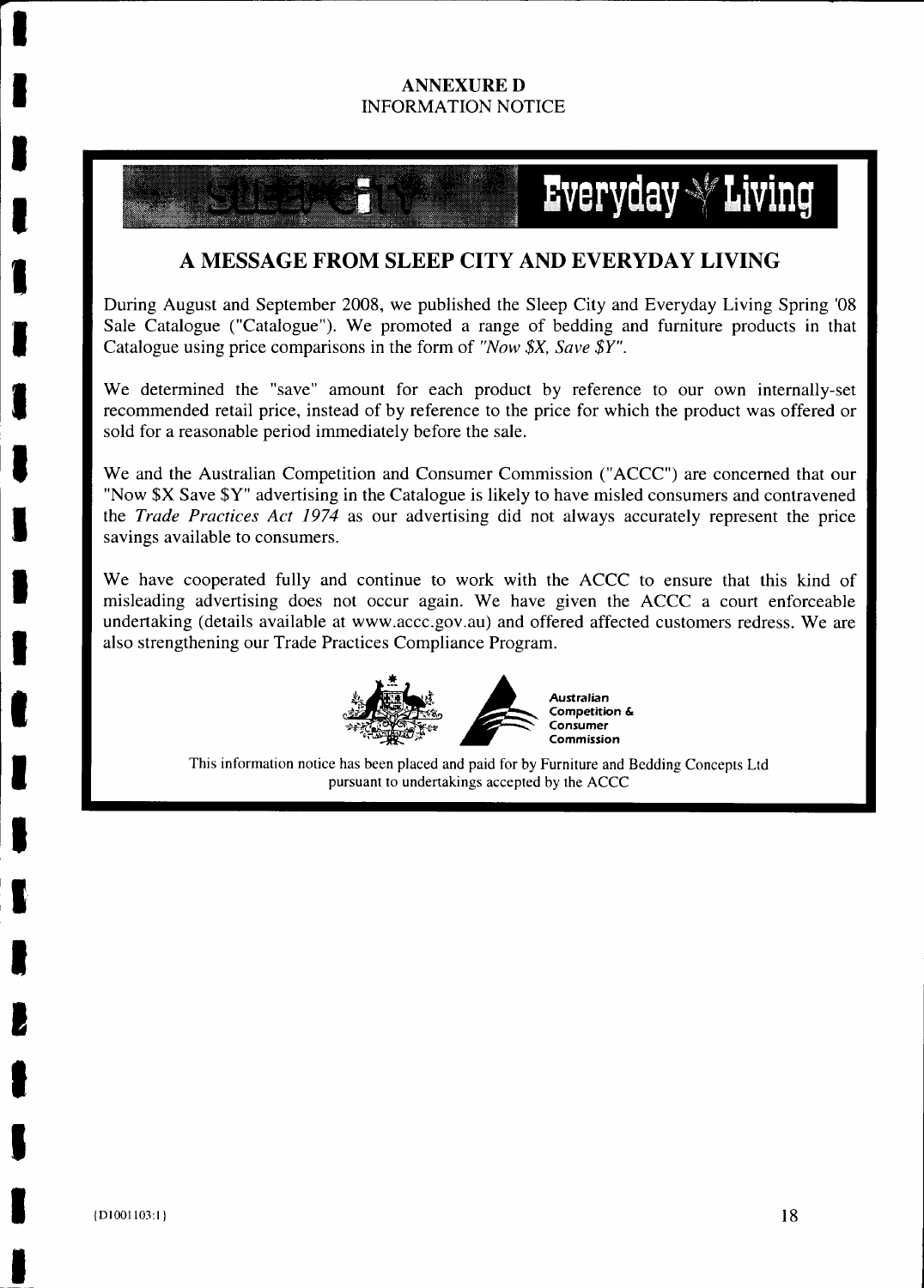#### **ANNEXURE E**

#### **TRADE PRACTICES COMPLIANCE PROGRAM**

Furniture and Bedding Concepts Ltd (formerly known as Sleep City Holdings Ltd) ("FABC") will establish a Trade Practices Compliance Program **("the Compliance Program")** that complies with each of the following requirements:

#### **Appointments**

- 1. Within one month of the date of this Undertaking coming into effect, FABC will appoint a Director or a Senior Manager of the business, whose responsibilities are to include the development, implementation and maintenance of the Compliance Program, and who reports directly to the company Board or governing body **("the Compliance Officer").**
- 2. Within one month of the date of this Undertaking coming into effect, FABC will appoint a qualified, internal or external, compliance professional with expertise in trade practices issues **("the Compliance Advisor")** for the purposes set out in paragraph 3.
- 3. FABC will instruct the Compliance Adviser to conduct a Trade Practices Act risk assessment **("the Risk Assessment")** in accordance with 3.1 — 3.4 below:
	- 3.1. identify the areas where the FABC Group is at risk of breaching Part V of the *Trade Practices Act 1974* **("the Act");**
	- 3.2. assess the likelihood of these risks occurring and the consequences of the risks to the business operations of the FABC Group, should they occur;
	- 3.3. identify where there may be gaps in the FABC Group's existing procedures for managing these risks; and
	- 3.4. provide recommendations for action having regard to the assessment.

#### **Compliance Policy**

- 4. FABC will, within 2 months of the Undertaking coming into effect, issue a policy statement outlining FABC's commitment to trade practices compliance **("the Compliance Policy").** FABC will ensure that the Compliance Policy is written in plain language and contains:
	- 4.1. a statement of commitment to compliance with the Act;
	- 4.2. a requirement for all staff to report any compliance related issues and trade practices compliance concerns to the Compliance Officer; and
	- 4.3. a clear statement that FABC will take action internally against any persons who are knowingly or recklessly concerned in a contravention of the Act and will not indemnify them.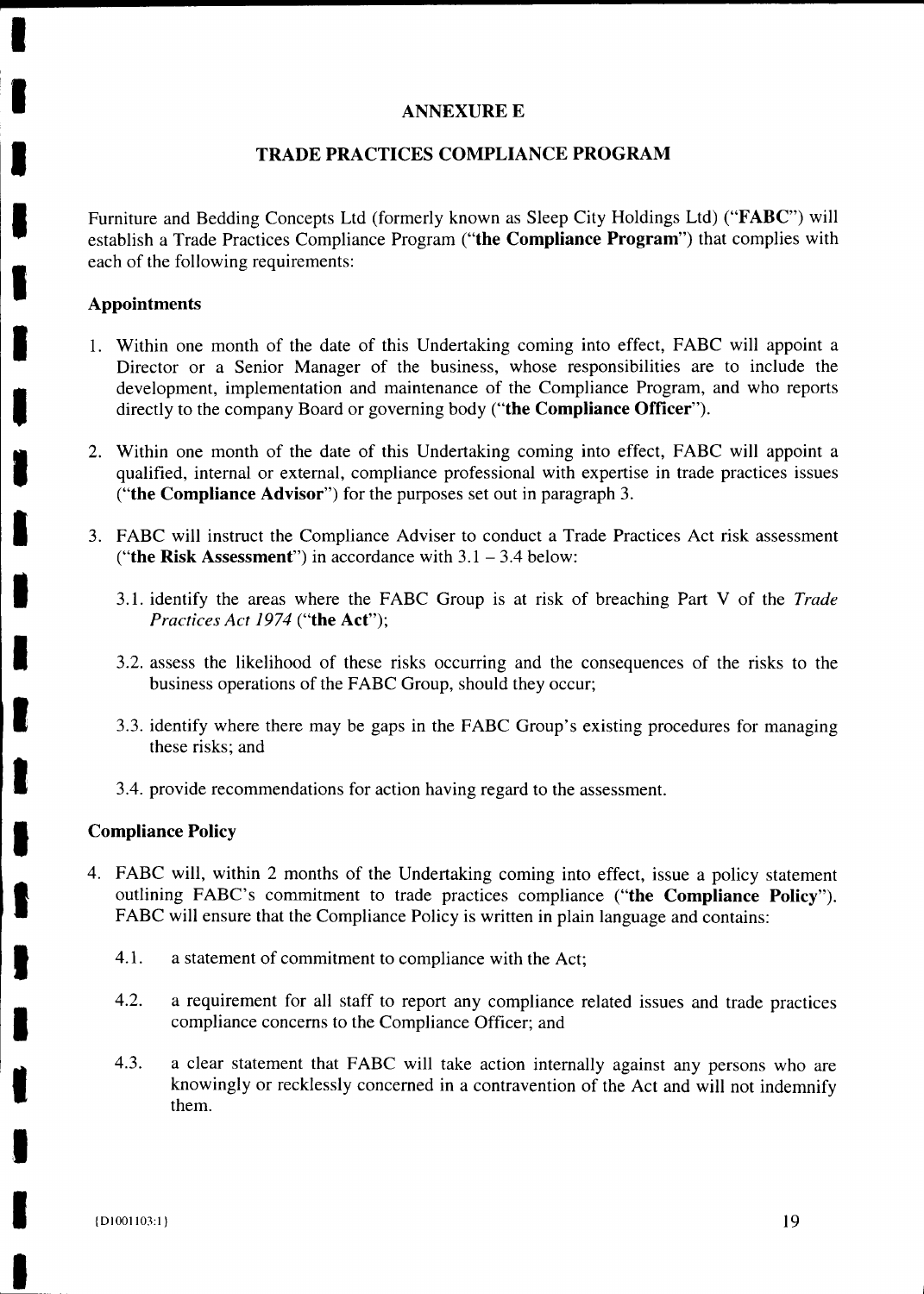#### **Complaints Handling System**

5. FABC will ensure that the Compliance Program includes a complaints handling system capable of identifying, classifying, storing and where necessary, referring internal and external trade practices complaints.

#### **Training**

- 6. FABC will ensure that the Compliance Program provides for regular (at least once a year) and practical trade practices training for all employees of the FABC Group, whose duties could result in them being concerned with conduct that may contravene Part V of the Act. The training program will be designed to ensure awareness by the employees of the FABC Group of the responsibilities and obligations in relation to Part V of the Act, in particular sections 52 and 53 of the Act. FABC must ensure that the training is conducted by either a suitably qualified compliance professional or legal practitioner with expertise in trade practices law.
- 7. FABC will ensure that the Compliance Program includes a requirement that awareness of trade practices compliance issues forms part of the induction of all new employees, of the FABC Group, whose duties could result in them being concerned with conduct that may contravene Part V of the Act.

#### **Reports to Senior Management**

8. FABC will ensure that the Compliance Officer reports to the Board and/or senior management meetings every 3 months on the continuing effectiveness of the Compliance Program.

#### **Supply of Compliance Program Documents to the ACCC**

9. FABC will, at its own expense, within 3 months of the date of this Undertaking coming into effect, cause to be produced and provided to the ACCC, copies of each of the documents constituting the Compliance Program. FABC will implement promptly and with due diligence any recommendations that the ACCC may make that are reasonably necessary to ensure that FABC maintains and continues to implement the Compliance Program in accordance with the requirements of this Undertaking.

#### **Review**

- 10. FABC will, at its own expense, cause annual reviews of the Compliance Program **("the Reviews")** to be carried out in accordance with each of the following requirements:
	- 10.1. **Scope of the Reviews** the Reviews should be broad and rigorous enough to provide FABC and the ACCC with a supportable verification that FABC has in place a program that complies with each of the requirements detailed in paragraphs  $1 - 9$  above and to provide the Review reports and opinions detailed at paragraph 11 below;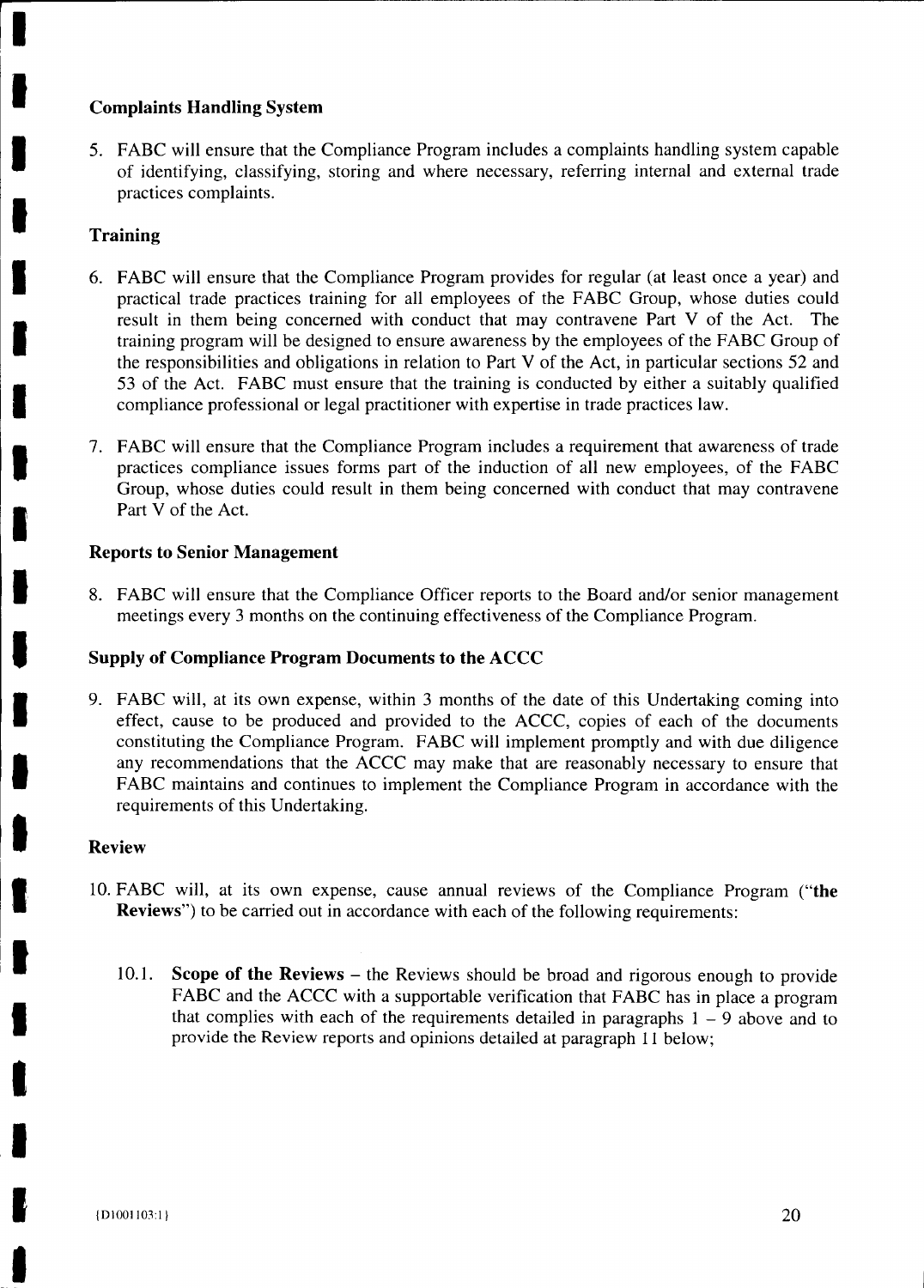- 10.2. **Independence of Reviewer** FABC will ensure that the Reviews are carried out by a suitably qualified, independent compliance professional with expertise in trade practices law **("the Reviewer").** The Reviewer will qualify as independent on the basis that he or she:
	- (i) did not design or implement the Compliance Program;
	- (ii) is not a present or past staff member or director of the FABC Group;
	- (iii) has not acted and does not act for the FABC Group in any trade practices related matters;
	- (iv) has not and does not act for or consult to the FABC Group or provide other services on trade practices related matters other than Compliance Program reviewing; and
	- (v) has no significant shareholding or other interests in the FABC Group.
- 10.3. **Evidence** FABC will use its best endeavors to ensure that the Reviews are conducted on the basis that the Reviewer has access to all relevant sources of information in the FABC Group's possession or control, including without limitation:
	- (i) enquiries of any officers, employees, representatives, agents and stakeholders of the FABC Group;
	- **(ii) FABC's** records, including FABC's complaints register/reports and any documents relevant to FABC's training or induction program; and
	- (iii) documents created by FABC's consultants and legal practitioners for use in FABC's Compliance Program.
- 10.4. FABC will ensure that the first Review is completed within one year and one month of this Undertaking coming into effect and that each subsequent Review is completed within one year thereafter.

#### **Reporting**

11. FABC will use its best endeavours to ensure the Reviewer sets out the findings of the Review in two separate reports as set out below:

#### **Company Compliance Program Review Report** (to be provided to FABC)

- 11.1. FABC's Company Compliance Program Review Report will provide particular and specific information regarding the performance of the Trade Practices Compliance Program to FABC including:
	- (i) if, and to what extent, the Compliance Program of FABC includes all the elements detailed in paragraphs  $1 - 10$  above;
	- (ii) if, and to what extent, the Trade Practices Compliance Program adequately covers the parties and areas identified in the initial Risk Assessment;
	- (iii) if, and to what extent, the trade practices training is effective;
	- (iv) if, and to what extent, FABC's complaints handling system is effective;
	- (v) recommendations for rectifying deficiencies in 11.1 (i) to 11.1 (iv) above that the Reviewer thinks are reasonable necessary to ensure that FABC maintains and continues to implement the Compliance Program in accordance with the requirements of the Undertaking.